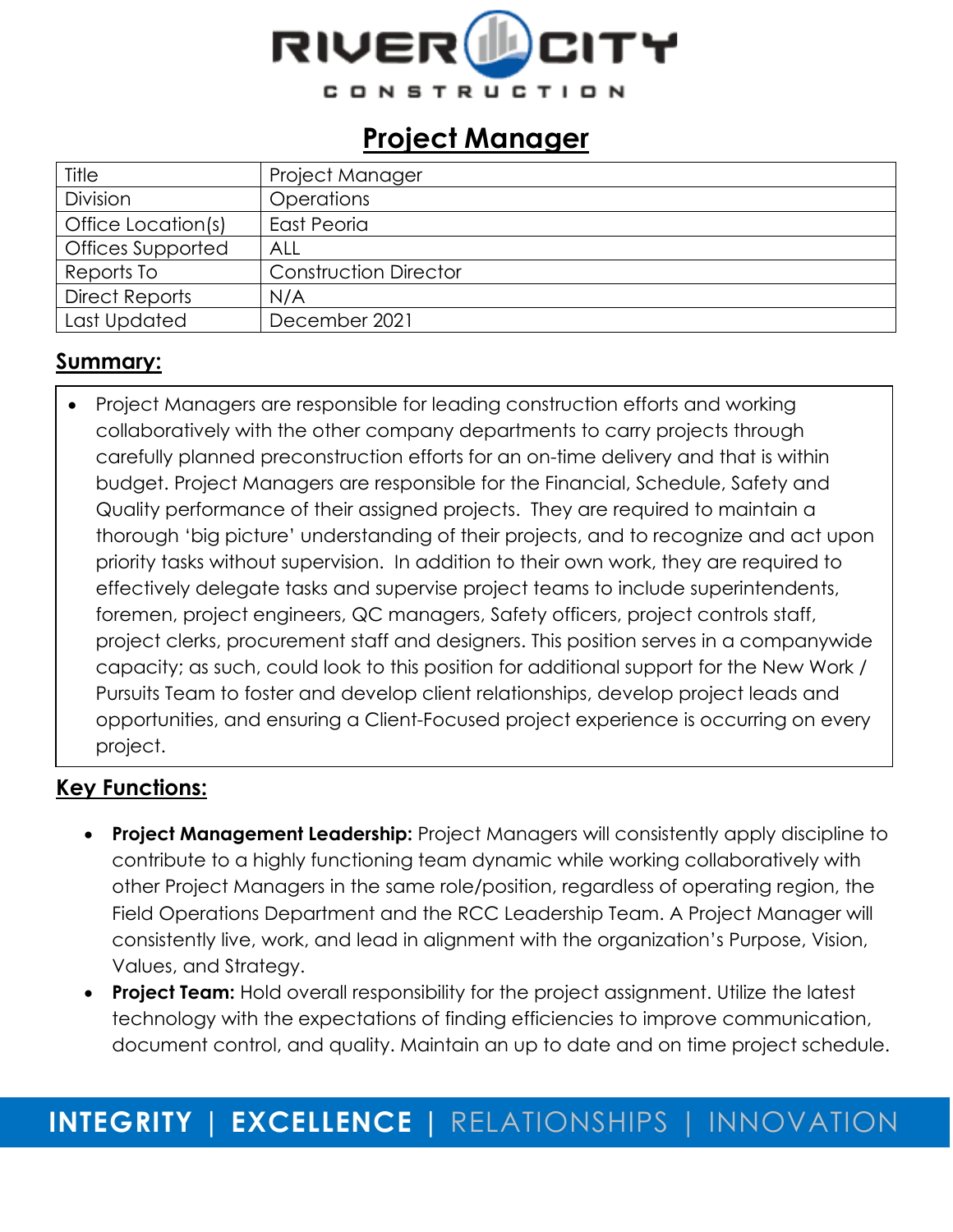

Work with the onsite Client Representatives to coordinate project details while ensuring superior quality in addition working collaboratively with the onsite construction superintendents, any additional Project Managers, and the skilled trades.

- **Project Lead:** Manage and lead assigned projects to ensure a client-focused experience, project goals, and successful project completion is achieved. Manage project budgets including labor, buyouts, job set up/close out, materials and procurement costs, accounts receivable, cash flow, forecasting, contingency and allowance accounting and profitability. Highly effective communications skills, as well as collaborative efforts with the Operations Team will be instrumental for this role to be successful.
- **Relationships and Partnerships:** Develop, foster, and administer strategic relationship initiatives with Clients, Design Partners, Subcontracting Partners, and Vendors that align with the types of projects in RCC's key market pillars. As Project Manager you are the face of the client relationship and main point of contact for all involved in the process.
- **Field Project Focus:** Resolve field construction problems in coordination with any other onsite agencies. Attend progress meetings, develop status reports, and deliver presentations, as required to then make recommended policy and procedure improvements. Comply to all necessary documentation (BIM). Work to resolve claims, suggest ways to mitigate impacts, and develop workarounds while maintaining project schedules, budgets, and quality expectations. Manage the change process: Identify and communicate scope changes, prepare, and submit cost and schedule change estimates, negotiate and process client change orders and issue subcontractor and vendor change orders. All to be managed, lead, and maintained while meeting all River City Construction safety expectations and standards.

#### **Qualifications:**

- 5+ years' experience
- 4-year degree preferred
	- o Construction Management, Engineering, Architecture, or Similar Field is ideal
- Strong organization skills, good time management, professionalism, and ability to work well with others. Sense of selflessness / humility / enterprise first mentality, emotional and social intelligence.
- Certifications/Licenses required = OSHA 10
	- o Preferred: LEAD, PMP
- Non remote position: General office conditions for day-to-day work in conjunction with ability to work with occasional exposure to dirty and dusty conditions and extremes of weather

# **INTEGRITY | EXCELLENCE |** RELATIONSHIPS | INNOVATION